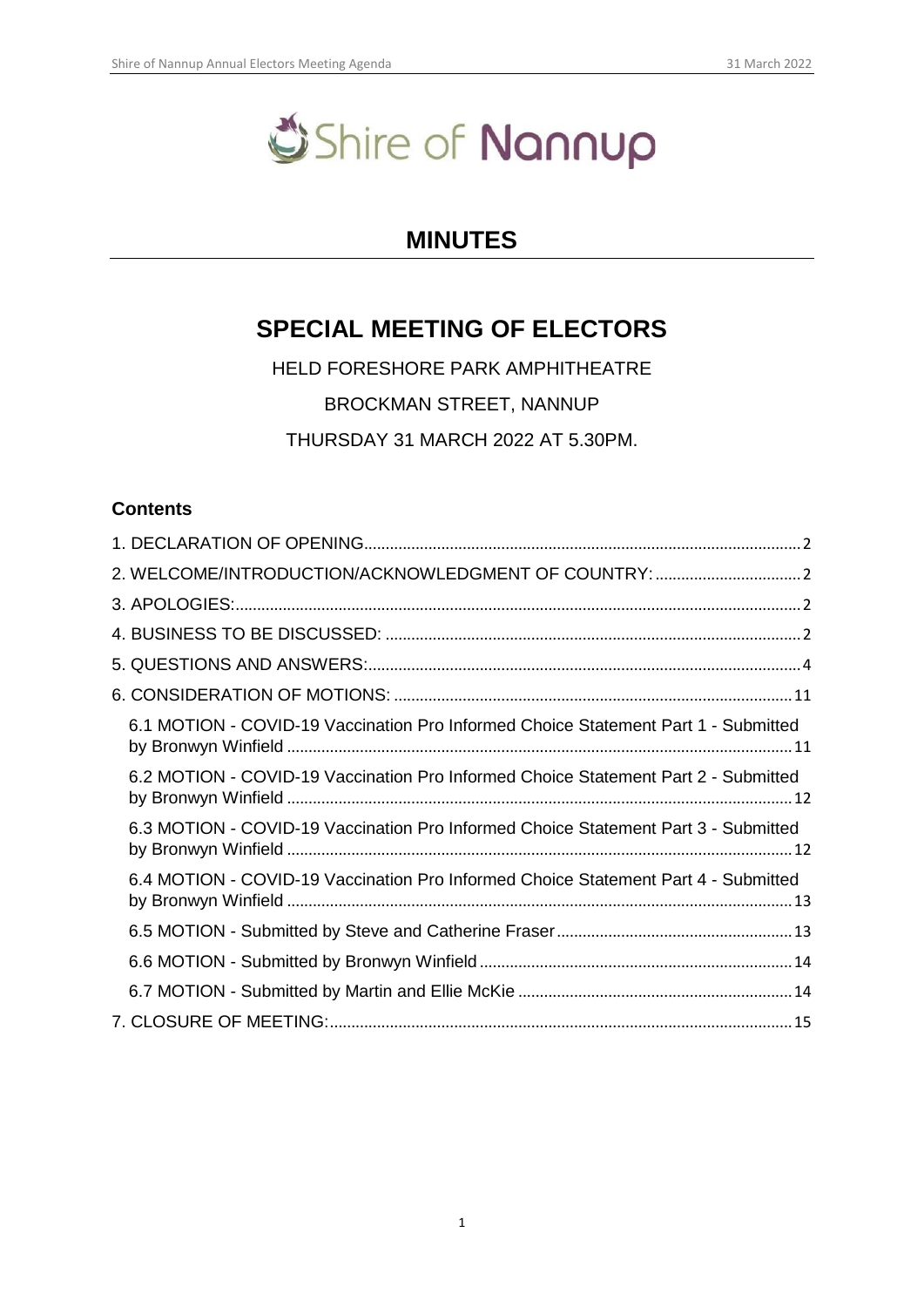# <span id="page-1-0"></span>**1. DECLARATION OF OPENING**

The Shire President declared the meeting open at 5:30pm.

# <span id="page-1-1"></span>**2. WELCOME/INTRODUCTION/ACKNOWLEDGMENT OF COUNTRY:**

The Shire President welcomed all electors of Nannup attending this meeting.

The Shire President acknowledged the traditional custodians of the land, the Wardandi and Bibbulmun people; paying respects to Elders past, present and emerging.

# <span id="page-1-2"></span>**3. ATTENDANCE / APOLOGIES:**

<span id="page-1-3"></span>

| <b>Apologies</b>                        |                                          |                                   |
|-----------------------------------------|------------------------------------------|-----------------------------------|
| <b>Councillor Vicki Hansen</b>          |                                          |                                   |
| <b>Councillor and Staff Attendance</b>  |                                          |                                   |
| <b>Shire President Tony</b><br>Dean     | Cr Cheryle Brown                         | <b>CEO David Taylor</b>           |
| Cr Robert Longmore<br>Cr Chris Buckland | <b>Cr Patricia Fraser</b><br>Cr Ian Gibb | Kellie Jenkins<br>Rosalyn Edwards |
|                                         | <b>Cr Charles Gilbert</b>                | <b>Annabel Crutchlow</b>          |
| <b>Public Attendance</b>                |                                          |                                   |
| Darren Sebo                             | <b>Maree Tinker</b>                      | <b>RB Thomas</b>                  |
| Rob Taylor                              | Manu Mason                               | Keith Harroway                    |
| Tony Rodda                              | <b>Shae Cullen</b>                       | John Thompson                     |
| Maggie Longmore                         | <b>Steve Winfield</b>                    | Kaye Locke                        |
| Josephine Douglas                       | Robyn Buckley                            | Max Arvidson                      |
| Rod Archdall                            | <b>Warren Smith</b>                      | Janet Gray                        |
| <b>Steve Fraser</b>                     | <b>Yvonne Smith</b>                      | Dave Siroen                       |
| Caryl Harraway                          | Dian Ranger                              | Carolyn Sim                       |
| Elizabeth Jones                         | <b>Peter Dickens</b>                     | <b>Steve Goatcher</b>             |
| <b>Robert Lee</b>                       | <b>Brownie Dickens</b>                   | Sam Morrison                      |
| Susan Roche                             | <b>Elanor McKie</b>                      | Witasik Justyne                   |
| <b>Beth Crouch</b>                      | <b>Martin McKie</b>                      | Anne Blackburne-Kane              |
| Lyndon Crouch                           | <b>Toni Otte</b>                         | Lindesay Blackburne-              |
| <b>Ashby Pither</b>                     | <b>Keith Pears</b>                       | Kane                              |
| Caitlyn Pither                          | <b>LA Wickison</b>                       | <b>Tanya Coffey</b>               |
|                                         |                                          | <b>Russel Baldock</b>             |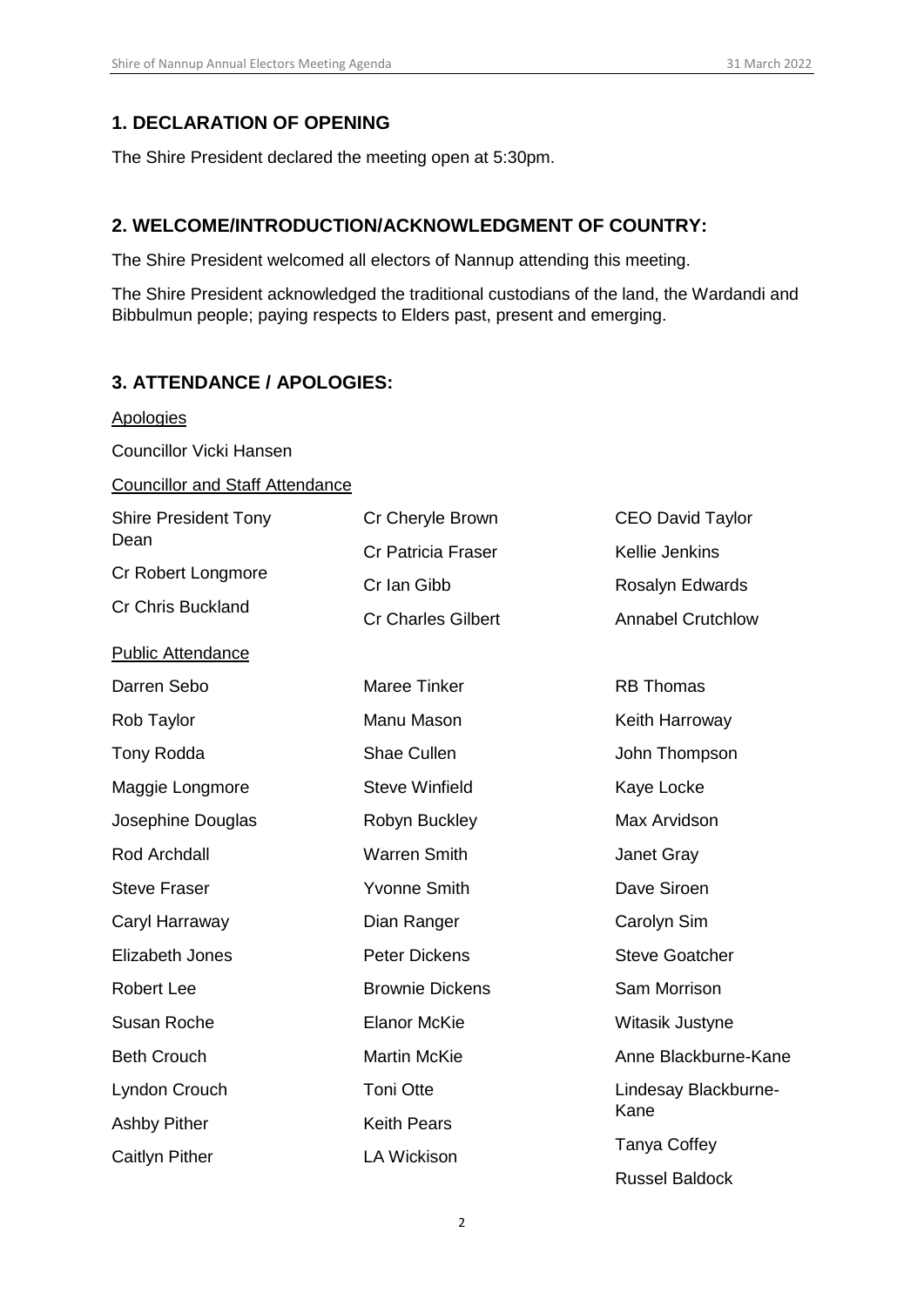| <b>Helen Baldock</b>   | <b>Rick Bruce</b>      | Alana Richards           |
|------------------------|------------------------|--------------------------|
| Di Piper               | <b>Stewart Seesink</b> | <b>Brendan Murray</b>    |
| Mike Piper             | Denise Green           | Mick Brown               |
| Nancy Tang             | Peter Hansen           | Sarah                    |
| Pete Thompson          | <b>Carole Patch</b>    | Anneli Salo              |
| PJ                     | Diana Linden           | <b>Hayley Harris</b>     |
| <b>Brenda Pringle</b>  | <b>Richard Linden</b>  | Libby Partridge          |
| Kevin Pringle          | Kim Heitman            | <b>Matt Newton</b>       |
| <b>Chris Merritt</b>   | Mike Vasey             | <b>Steve</b>             |
| Eileen Podziuka        | Gayle Vasey            | Eamonn Cullen            |
| Scott and Helen        | <b>Kevin Griffiths</b> | Angela Wilde             |
| Nicky Rodda            | <b>B</b> Happ          | Landon Wilde             |
| Murray Robinson        | Kate Happ              | <b>Bronwyn Winfield</b>  |
| <b>Frank Colreavy</b>  | Geoff Allam            | Jean Ross                |
| Jill Colreavy          | Dawn Steel             | <b>Steve Giovinazzo</b>  |
| Graeme & Walter        | <b>Steve Beatty</b>    | <b>Ed Stratford</b>      |
| Steve Johnstone        | <b>Heather Roach</b>   | <b>Noellene Williams</b> |
| Lisa-Maree Tiller      | Carole Jackson         | Nicole Blackburn         |
| Jordan Steinki         | Gayle Tindal           | Jamie Moyle              |
| Ross Tyre              | Julie Mapson           | Kevin G                  |
| <b>Ryan Stratford</b>  | Sandra Bruce           | <b>Clint Connor</b>      |
| S & Y Chalk            | John Doggett           | Joseph Cullen            |
| <b>Peter Harker</b>    | Jo Doggett             | <b>Cathie Fraser</b>     |
| <b>Chris Edwards</b>   | Sue Smith              | Geoff Kemp               |
| Ash Burn               | Amy Mason              | Judy Kemp                |
| Donna Bindon           | Lynda Harrington       | <b>Gordon McDonald</b>   |
| <b>Toby Bindon</b>     | N Trigg                | Charlie Ferguson         |
| Julie Johnson          | Craig Rae              | Helen Ferguson           |
| <b>Heather McQueen</b> | Sandra McPherson       | <b>Isabell Green</b>     |
| D Germann              | <b>Margaret Rutter</b> | Jim Green                |
| Carolyn McGinty        | J Thompson             | John McGinty             |
| Joan Smith             | N Edden                | D Collins                |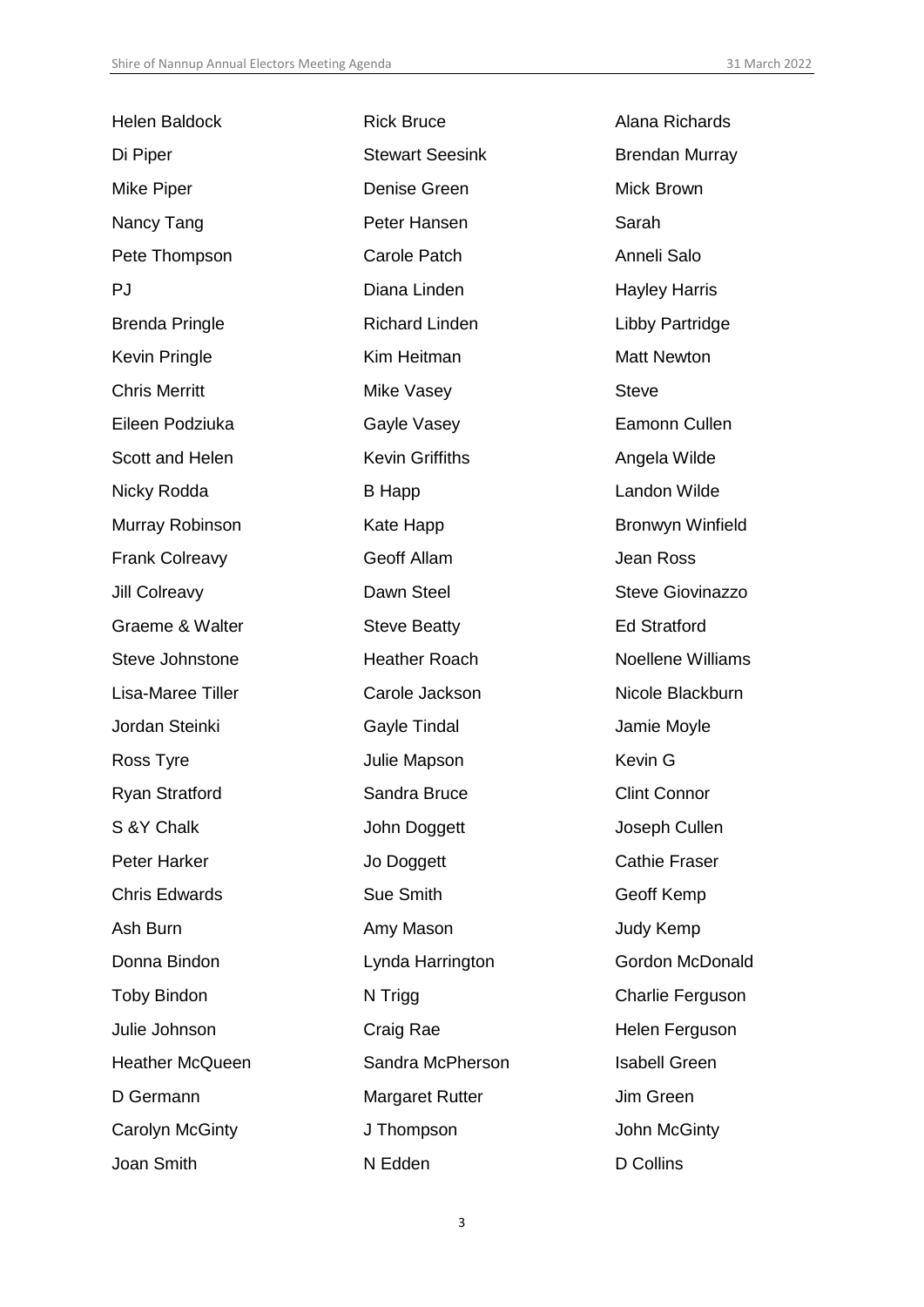| T Illy                    | <b>Betty White</b>    | Linda Boyd              |
|---------------------------|-----------------------|-------------------------|
| P Ramsell                 | <b>Ciaran Shields</b> | Susan Claire Donovan    |
| Jon Van der Laan          | Steve Blythe          | Nerolie Lyle            |
| <b>Carol Pinkerton</b>    | Peter Blythe          | <b>Pat Twiss</b>        |
| <b>Catherine Morrison</b> | Lily Isaacson         | Sam Atkinson            |
| Gloria Millward           | Nick T                | Lauren Clegg            |
| Eileen West               | <b>Kushdev Singh</b>  | John Partridge          |
| D West                    | John McPherson        | <b>Justin Harris</b>    |
| J Cleverly                | Joan                  | Jane Wilde              |
| <b>S</b> Griffiths        | Jenny                 | Laura Achterberg        |
| John Lyon                 | Robin Edden           | Alex Ross               |
| Marjorie Lyon             | Greg Frey             | <b>Glenn Marks</b>      |
| <b>Denise Davies</b>      | Letisia Murray        | Adam Macrae             |
| <b>Brian Gatfield</b>     | Kay Frey              | <b>Sherry Patterson</b> |
| Lois Gatfield             | <b>Ryan Stratford</b> | Jason Smith             |

# **4. BUSINESS TO BE DISCUSSED:**

The Shire has received a petition signed by more than 5% of the electors of the Shire of Nannup -

*"To discuss community concerns in relation to the vaccination mandates and request that a vote be taken at the meeting to oppose vaccination mandates and declare the Shire of Nannup a Pro Choice community. The request also asks that the Shire of Nannup to advise the Premier and State Parliament of the community concerns in relation to existing mandates; and request that they refrain from imposing further mandates as well as removing all existing mandates currently in place."*

Please note there are motions from electors listed in Part 6 of this agenda.

# <span id="page-3-0"></span>**5. QUESTIONS AND ANSWERS:**

Questions submitted by Brownyn Winfield before the meeting commenced, these questions were taken on notice and responses provided below. Please note these questions have been written verbatim.

#### Question 1

It is actually unlawful to discriminate against someone who is not wearing a mask and refuses to supply their personal information if you are allowing other members of the public to enter your premises (The Charter of Human Rights and Responsibilities Act – Part 2 Section 8).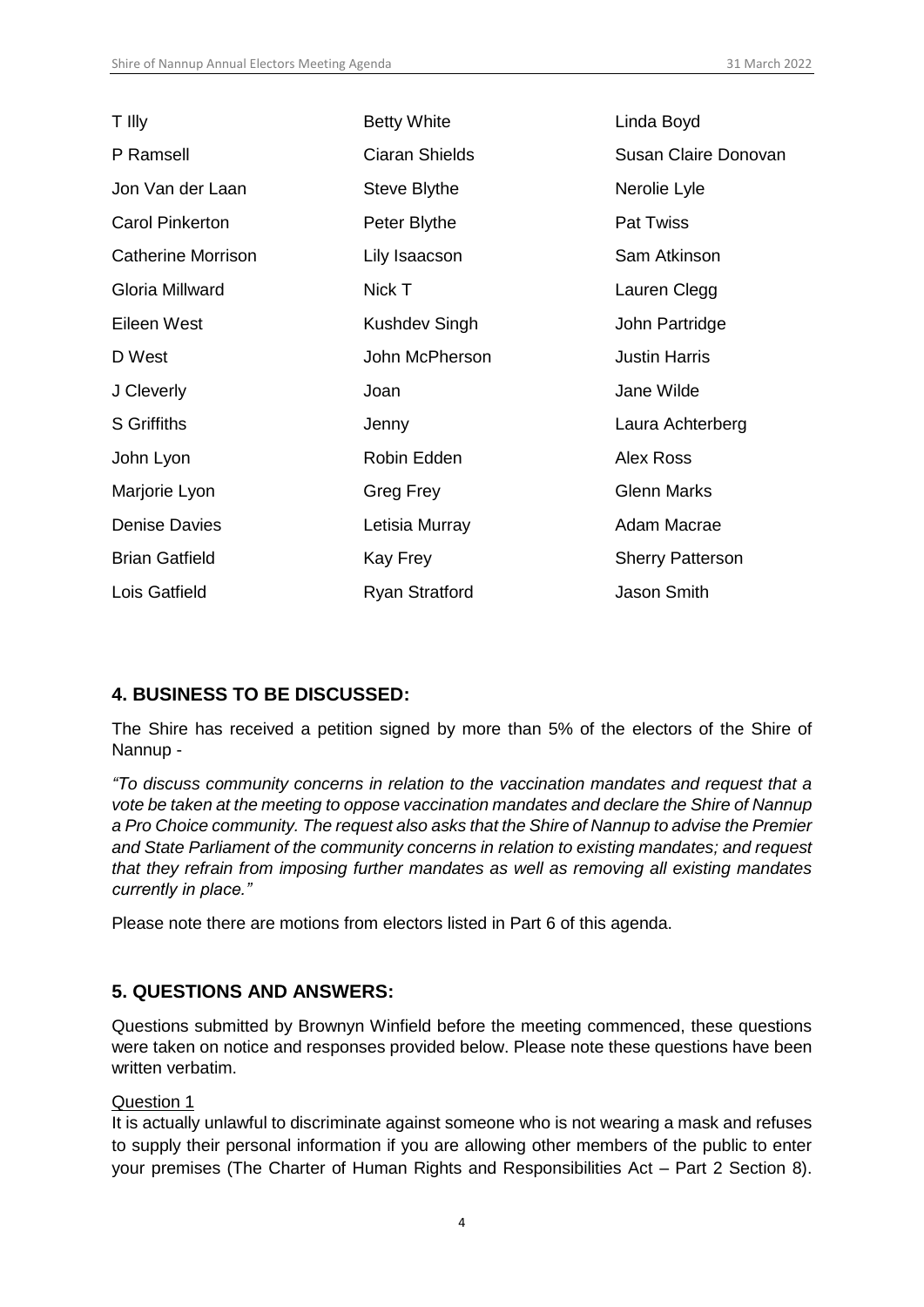Under this Act, we are all equal before the law without discrimination and have the right to protection against discrimination. Will you learn and obey this law? Will you encourage Nannup businesses to learn and obey the law too because the sign outside the pub indicates that they are ignorant of the law.

I have heard tourists from Dunsborough and elsewhere describing us as "Nazi Nannup" after visiting our town. Decades of work has built our reputation in tourism and income from it. Would you please hold an information session for staff, businesses and the public on masking and the law asap in order to restore our reputation for being a friendly town?

#### Response 1

The Shire of Nannup is following the directions of the WA State Government as required under the State of Emergency provisions, as are local businesses. Organisations breaching these directions could face penalties of \$250,000.

## Question 2

The Nannup Shire Council unanimously decided at their October 28th 2021 meeting to "whole heartedly encourage " all eligible people in our community to get and remain fully vaccinated, when the risks of this jab far exceed the risk of the Kovid disease itself according to numerous studies (and which I have since supplied to Councillor Buckland ). Would you be willing to revisit your October 28<sup>th</sup> resolution in the light of data which has since emerged showing great harm to youth in particular from the kovid vaxines while no youth are at no risk from Kovid itself?

If no, it is not wise to blindly trust governments and the scientists they appoint, when history abounds with examples of govts harming their people eg: 8 million Russian peasants were starved to death by their own government and greater numbers starved by MaoTse Tung in China, while Australian egs include: thalidomide babies, Asbestosis and the genocide of Tasmanian Aboriginals. It is your obligation to not just go along with the government but to independently research and make conscious decisions when the stakes are so high. Have you done so, and if no, will you do so?

#### Response 2

Any revocation or changing of a decision will need to be submitted by Councillors in alignment with the *Local Government (Administration) Regulations 1996,* Regulation 10.

# Question 3

Are you aware of the effects of the unscientific, nonsensical, unlawful and ever changing mandates on our community, particularly the youth and the elders of our town and have you perused data related to job loss, business closures, isolation, depression, anxiety, and suicide due Government pandemic measures, including mandates, contact- tracing, quarantining, and experimental jabs before openly endorsing them in Nannup? Are you aware that "just following orders" was not a phrase that excused any officials who abused people under the Nazi regime, and that (at the Nuremberg trials) some were tried and hung for what they did because under the law we are all personally responsible for our actions?

# Response 3

Organisations breaching the directions of the WA State Government as required under the State of Emergency provisions could face penalties of \$250,000.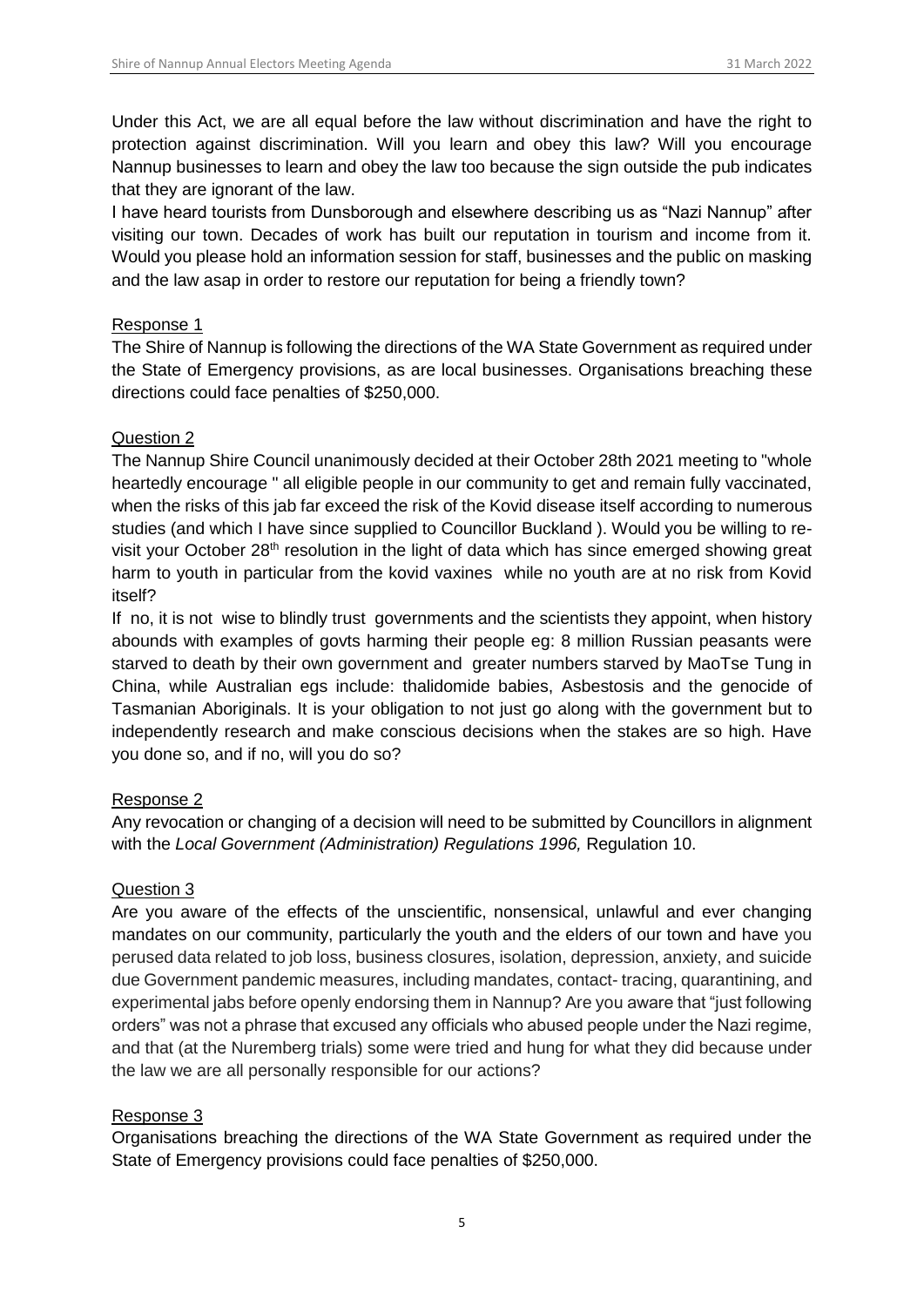#### Question 4

At 4.30 pm on a Friday, an announcement was made by the Shire that a vaxine passport would be required to enter most public buildings in Nannup. Most did not follow suit till later. That ruling was not amended to remove the Rec. center from your list (to reflect the fact that the State had exempted sporting facilities) for the following 3 days, even after I alerted you that it should be exempt on the Monday morning. So you rushed to put it up, and did not rush to take it down when proven to be in error. Could you have immediately removed that building whilst making enquires instead of leaving it up for another 3 days? This decree may have influenced young basketball players to have the jab in order to continue playing basketball. In view of the fact that many child deaths and injuries are associated now with the experimental kovid jabs (87% of 12 to 17 year old jab recipients have been hospitalized in the U.S.) How will you feel should a Nannup child die or become vaxine injured due the requirement you left up there for several days?

## Response 4

This question has been answered in detail previously. The State Government directions were published on the Friday whereby it required proof of vaccination for recreation facilities regardless of the type of use. Over that same weekend the State Government amended the directions to exclude community sport from the proof of vaccination requirements; the Shire updated its Friday publication with the amendments as required. As stipulated previously, the proof of vaccination requirement applies to the recreation facility for all purposes other than community sporting activities.

#### Question 5

Central to the pandemic has been the silencing of voices who opposed the narrative. I rang the Shire Office, and emailed too, on quite a few occasions, expressing my desire to run for the North Ward seat on the council which had become vacant. I was promised verbally and in writing that I would be notified as soon as nominations opened. Would the council please explain why they did not let me know nominations had opened?

#### Response 5

Nominations were advertised per the requirements which included the West Australian newspaper, The Nannup Telegraph newspaper, Shire website and noticeboards. It is the responsibility of interested candidates to check these sources of information and remain up to date.

#### Question 6

A certain Professor condemned my November letter to the Telegraph in the following issue, and made the following baseless, fearmongering statements:

\* "The facts are clear: Kovid Vaxinations are safe and one is 10 X more likely to die of kovid if unvaxinated".

\* "…the assertions made by the individuals referred to by Bee are "completely false".

\* "Delta strain will be "a threat to life" once borders are open. "

His now proven false statements went unchallenged as my right of reply was removed by the Editor of the Telegraph who published a ban the subject of Kovid concurrent with the Proffessor's letter.

As it turns out, The NSW Health department has now provided figures which show rather than the assertions of my world class expert's being "completely false" they were completely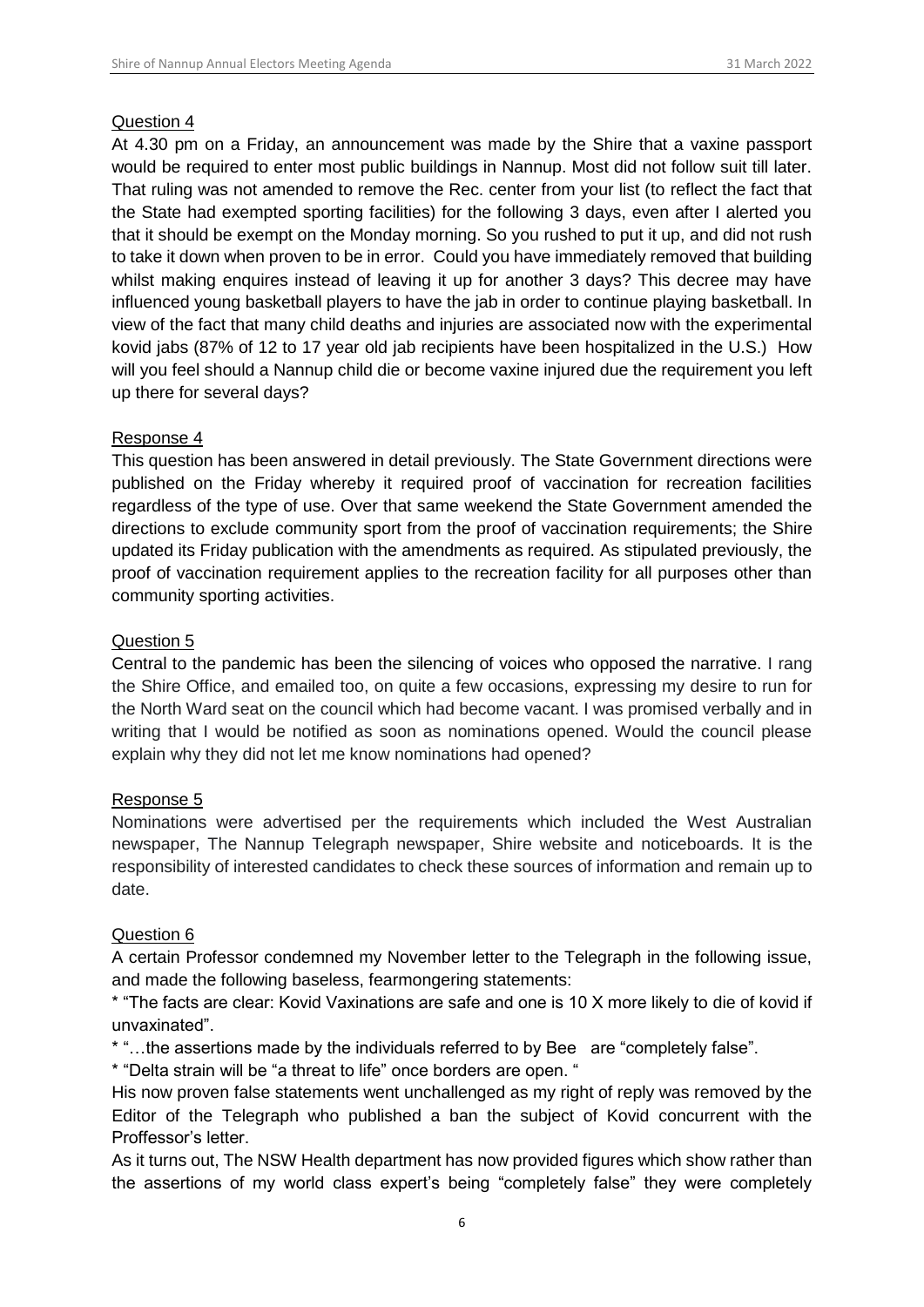accurate predictions. We have a pandemic of the doubly vaxxinated with many of them in hospital, just as my world class my experts forecast. In light of the will you reconsider your decision and allow the free flow of public discourse?

#### Response 6

Any revocation or changing of a decision will need to be submitted by Councillors in alignment with the *Local Government (Administration) Regulations 1996,* Regulation 10.

#### Question 7

Unfounded fear of kovid has been continuously promoted in the Telegraph with little reminders dotted throughout most issues up to the present. Councillor Brown, in your role as Editor, do you acknowledge that by refusing to publish the letters of informed readers, you took away the only practical avenue by which they could share safe treatments and warnings on vaxine injuries and deaths, and is censorship in the best interests of the readership?

#### Response 7

The management of the local newspaper does not fall under the remit of the Shire.

#### Question 8

The previous Nannup Community Noticeboard Face Book page administrator frequently shut down conversations and removed posts and comments, not because they go against the agreed rules, but because she does not agree with the views expressed. This abuse of power saw an unknown number of community members banned permanently from the page for no valid reason. Can Nannup shire facilitate a democratic process by which people can nominate for the position and be elected to the role by a democratic process?

#### Response 8

The management of the community social media pages does not fall under the remit of the Shire.

#### Question 9

Did you know that Kovid is an easily treated disease but that the safe and effective treatments treatments like Iver mektin have been buried under the guise that "more randomised controlled trials were needed ", when this drug, (described by leading doctors such as Pierre Corey as a miracle cure against kovid) has been on the W.H.O. list of essential medicines for decades?

#### Response 9

This question should be referred by yourself to the State Government for the required medical professional response.

#### Question 10

As some may remember proudly that we fought Genetically Engineered crops in this town and had Nannup declared a "GM free Zone", because citizens became awake to the plans of the 5 corporations wanting to control food and health on our planet. Back then we battled the ignorance of a few Councillors influenced by the wild claims of Bayer Crop Science. Today we battle misinformation paid for by the likes BAYER HEALTH. Back in the 1930s Bayer built a factory next door to the infamous Auschwitz concentration camp using starved slave prisoners from the camp…. before sending them up the chimneys. This is the kind of evil behind the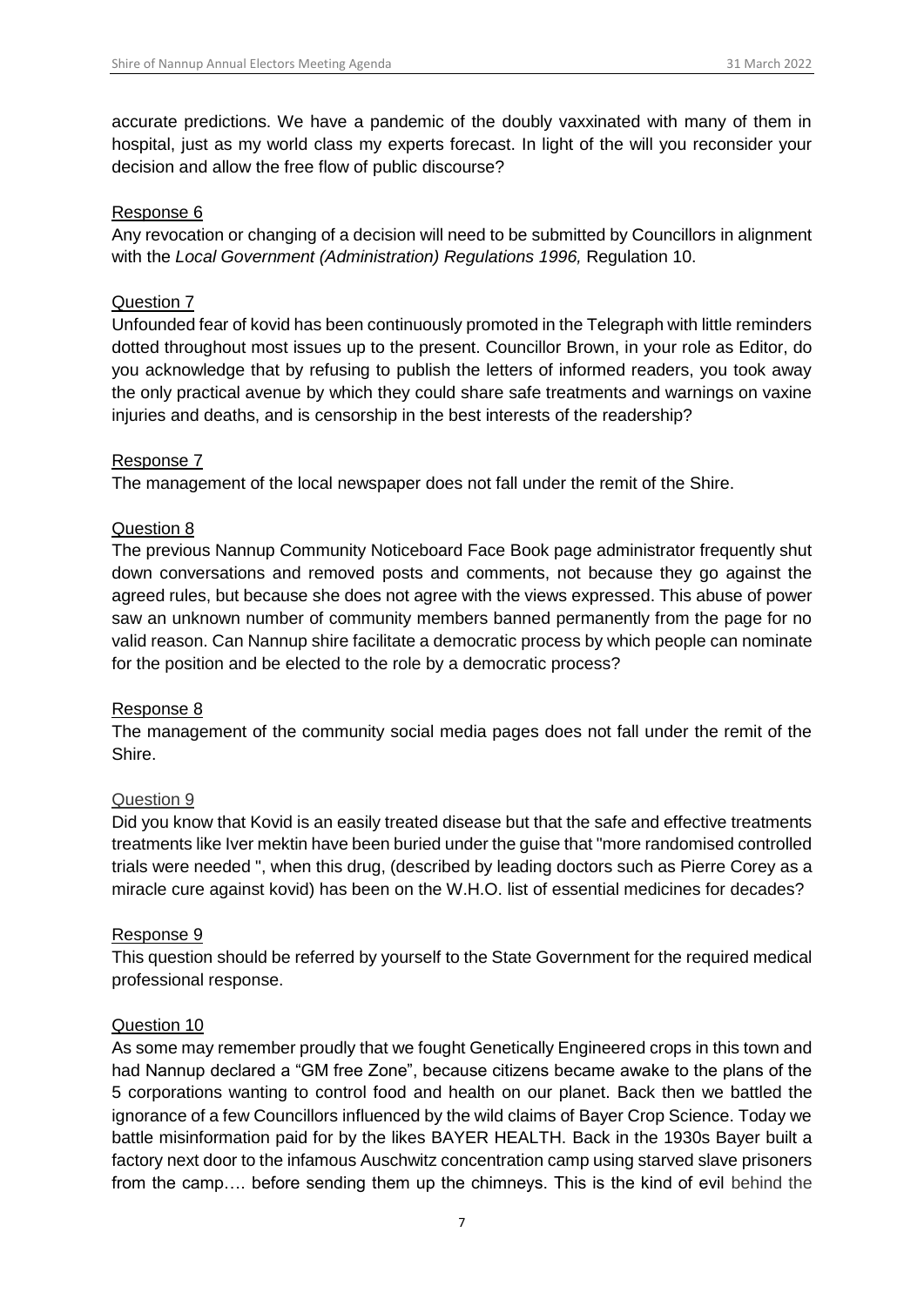vaxines. In 10 years' time when we look back, would you like to be remembered as the council which fought segregation and discrimination, or the council which supported it?

#### Response 10

The Shire of Nannup is following the directions of the WA State Government as required under the State of Emergency provisions, as are the local businesses. Organisations breaching these directions could face penalties of \$250,000.

#### Question 11

Are you aware how low morale is within the Emergency Services to our town seeing as member ship the SES, the fire brigades, St Johns Ambulance drivers has plummeted since the mandates were introduced for volunteers?

#### Response 11

It has been a challenging time in this area, however as far as the Shire is aware there is still sufficient volunteer turnout when called upon.

#### Question 12

I've shared with you numerous studies showing masks are completely ineffective at stopping the spread of kovid, and there are published papers on the many dangers of wearing masks. Will the shire therefore stop endorsing mask wearing?

#### Response 12

The Shire of Nannup is following the directions of the WA State Government as required under the State of Emergency provisions, as are the local businesses. Organisations breaching these directions could face penalties of \$250,000.

#### Question 13

Cr Buckland on October 28<sup>th</sup> 2021, at council meeting, you dismissed as "misinformation" my face book statement that "the kovid injections are more dangerous than the disease". In light of the now overwhelming scientific evidence in support of that statement, some of which I emailed to you recently with citations, would you kindly now apologise to me and for leading the council astray?

#### Response 13

This statement reflects that there is a difference of opinion by the person named and person asking the question.

#### Question 14

Further to that, Mr Buckland stated in the October 28<sup>th</sup> council meeting that my face book page is full of misinformation and 'it follows therefore that the Town Hall meeting will be promoting misinformation'. I invited all councillors President and CEO to that meeting.

I had a kind email from Cr Hanson excusing herself, but, in view of the seriousness of the situation we now face, with several Nannup folk having no doubt succumbed or suffering due to the jab, why did not ONE Shire person came along to hear the Internationally reknown experts in Public Health, medical science, and constitutional law we had presenting to us that day? Would anyone care to explain why they didn't take up this opportunity to engage with experts and the large number of constituents please?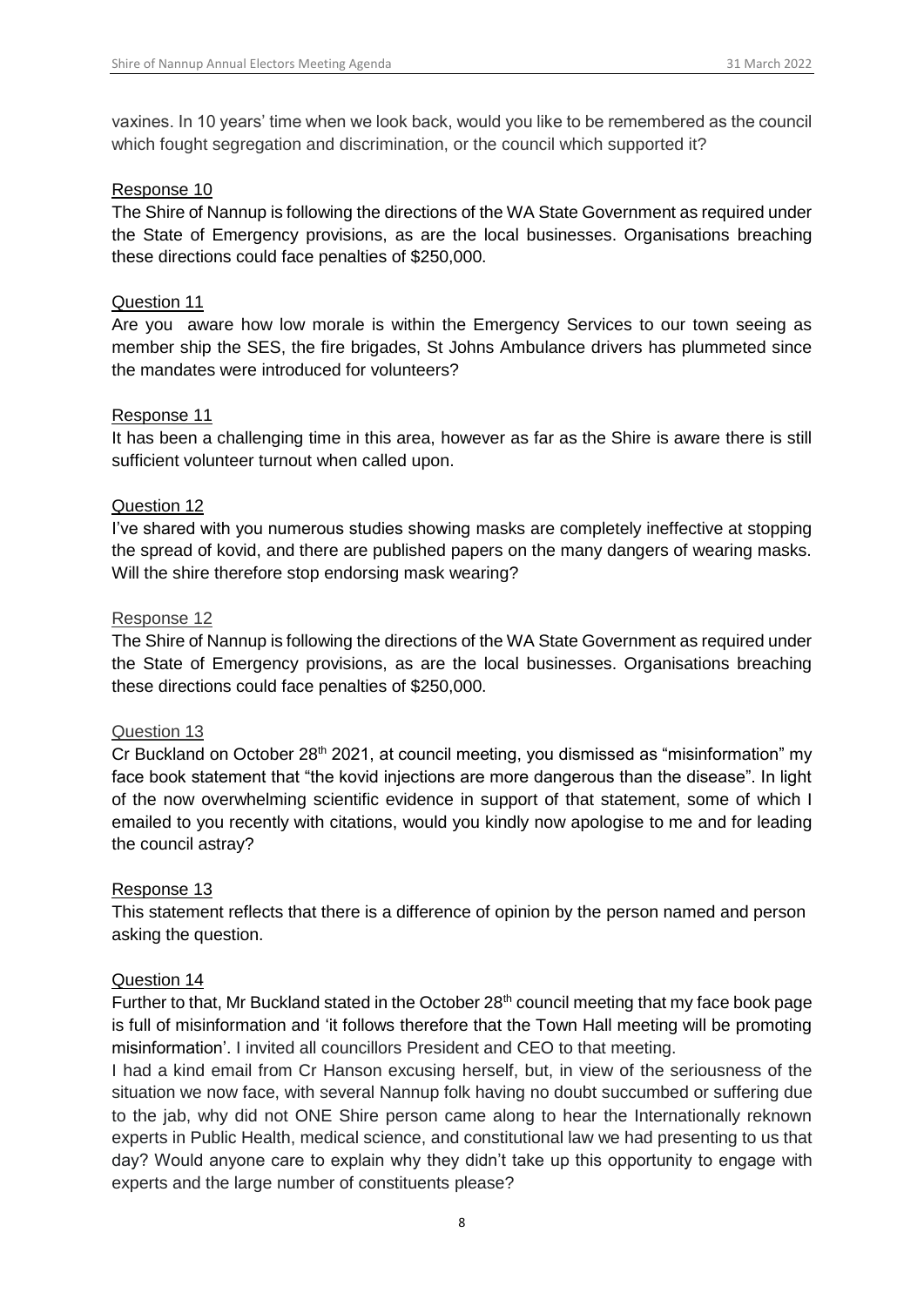Mark McGowan had a few weeks earlier issued his vaxine mandate for 75% of the workforce. Why did Cr Buckland and all stay away from this meeting? Did his unsubstantiated conjecture that it would be "misinformation" influence other councillors?

I have emailed you high quality information with citations from published and peer reviewed studies on the matters we are discussing this evening. Have any of you even acknowledged receiving this material?

#### If not, why not?

Do you read it? If NO, why the reckless indifference?

#### Response 13

This statement reflects that there is a difference of opinion between people, there is no obligation on any person to attend these meetings.

#### Question 14

"The Shire of Nannup Council at its Ordinary Meeting held on Thursday 28<sup>th</sup> October 2021 voted unanimously for the Shire of Nannup to endorse a formal position on COVID-19 vaccinations within our community.

Council unanimously endorsed to take a stance in alignment with the Government of Western Australia's Public Health advice, which includes:

- 1. The COVID-19 vaccine is an important measure to keep Western Australia safe and healthy, and will help protect ourselves; our families and our community.
- 2. It is recommended all eligible Western Australians get the free COVID-19 vaccine.
- 3. The Shire of Nannup is aware that our demographic is in the majority 50 years old and over – the demographic most at risk from becoming severely ill and dying from the COVID-19 infection. Therefore, we wholeheartedly encourage every eligible resident to become and remain vaccinated as soon as possible."

You have a legal duty of care to acknowledge the lack of long-term safety data and/or fertility data and/or health risks including disability and death associated with these medical interventions, which you have recommended. Will you do so soon?

#### Response 14

Your statement is contrary to official Government health advice which is what people are being encouraged to refer to relating to COVID-19. People are encouraged to refer to the official government websites and hotlines for advice relating to COVID-19.

#### Question 15

The citizens of Nannup are in general intelligent people who are able to tell the difference between "tobacco science" and independent science. In view of a statement made by Pfizer "Pfizer has also taken a multiple actions to help alleviate the large increase of adverse event reports." and the encouragement you gave to be vaxinated if it was actually bad advice and community members died or were rendered disabled from heeding it, how will you feel? https://phmpt.org/wp-content/uploads/2021/11/5.3.6-postmarketing-experience.pdf Could the Shire host an information night where videos can be played showing scientific evidence? (eg 84% increase in deaths of Millennials (25-44 years) than normal)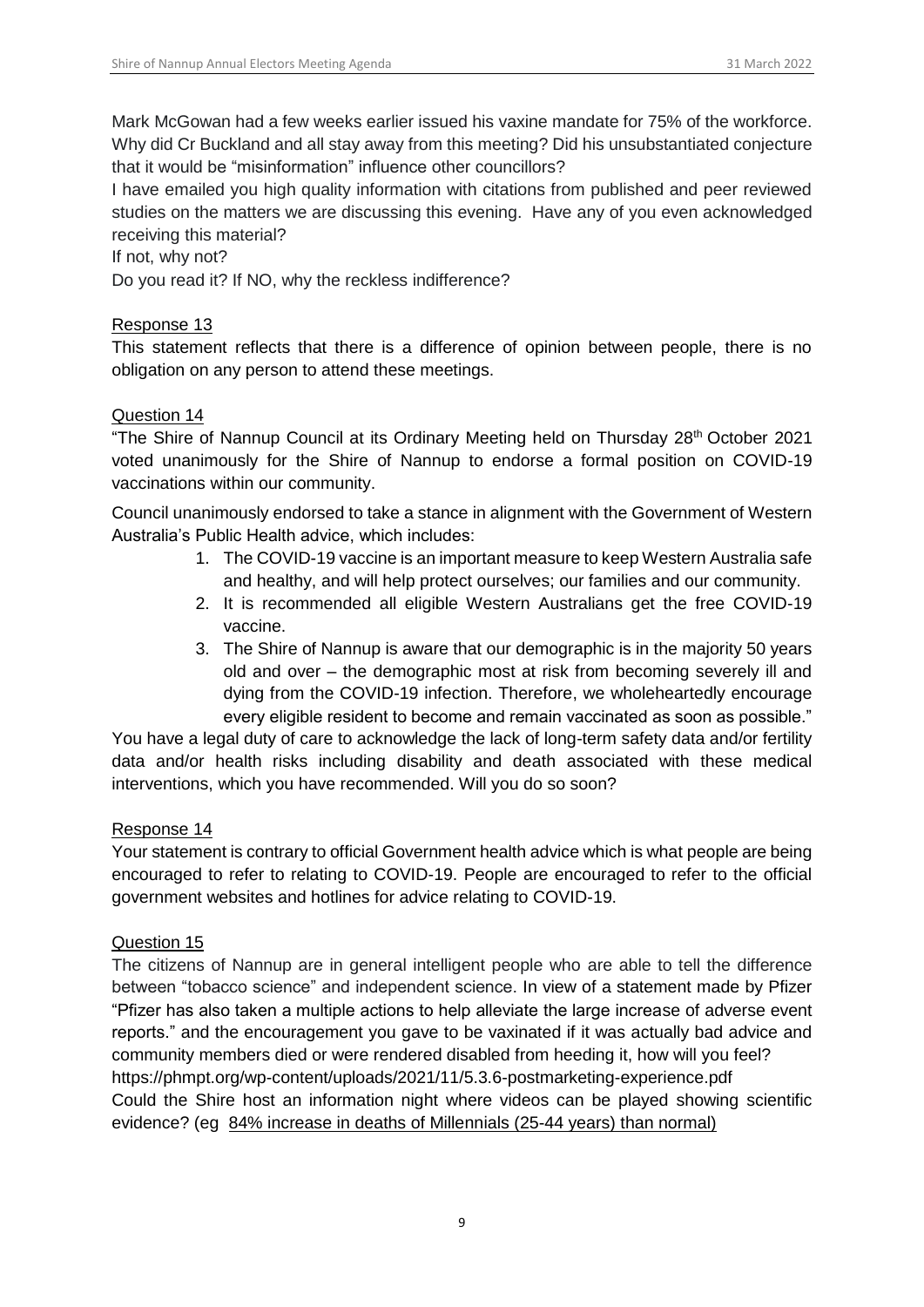#### Response 15

Your statement is contrary to official Government health advice which is what people are being encouraged to refer to relating to COVID-19. People are encouraged to refer to the official government websites and hotlines for advice relating to COVID-19.

#### Question 16

President Dean, why was Nannup Council the first to exclude unvaxinated community members from nearly all council run buildings? It seems you acted in indecent haste to segregate out the control group (as we like to call ourselves), even before the State's mandates were made clear? Do you realise how many of us were shocked and saddened, by this move?

#### Response 16

The Shire of Nannup is following the directions of the WA State Government as required under the State of Emergency provisions. Organisations breaching these directions could face penalties of \$250,000.

## Question 17

Do you know The TGA *Database of Adverse Event Notifications (DAEN)* lists a case where a death has been reported on the  $20<sup>th</sup>$  October 2021, as having been suspected of being caused by the Moderna (Spikevax) covid vaccine, of a 14 year-old girl (Case no.647663)? Did you also know that The U.S. Government's FDA does not allow Moderna's vaxine for teenagers?

Did you know that apart from the death of this 14 year-old girl, there have been 626 other adverse events already reported (from the  $1<sup>st</sup> Oct 2021 - 22<sup>nd</sup> Oct 2021$ ) suspected to be caused by the Moderna vaccine?

Do you have any concerns that TGA's conduct of rejecting and acting contrary to the advice of the American medical regulators on Moderna (especially when Moderna is manufactured in the USA) and continuing to allow the injections of Moderna into Australian teenagers?

Do you have any concerns that the ratepayers may have to fund legal cases against the Shire of Nannup should bereaved family be angry that their loved one was wholehearted encouraged to take the vax by the Nannup council?

# Response 17

Your statement is contrary to official Government health advice which is what people are being encouraged to refer to relating to COVID-19. People are encouraged to refer to the official government websites and hotlines for advice relating to COVID-19. People concerned with vaccine safety need to direct their concerns to the State Government.

#### Question 18

Council you have a duty of care, as well as a lawful, moral and ethical duty in your public and private capacity and in your current position and as kind of authority to ascertain whether the Non-Pharmaceutical Interventions - such as social distancing, isolation, quarantining and "locking down" of living men women and children - , and the Pharmaceutical Interventions such as the use of face masks, KOVID-19 testing, hand sanitising and the use of the experimental so-called "KOVID-19 vaccines" - are causing more harm than good to the individuals concerned.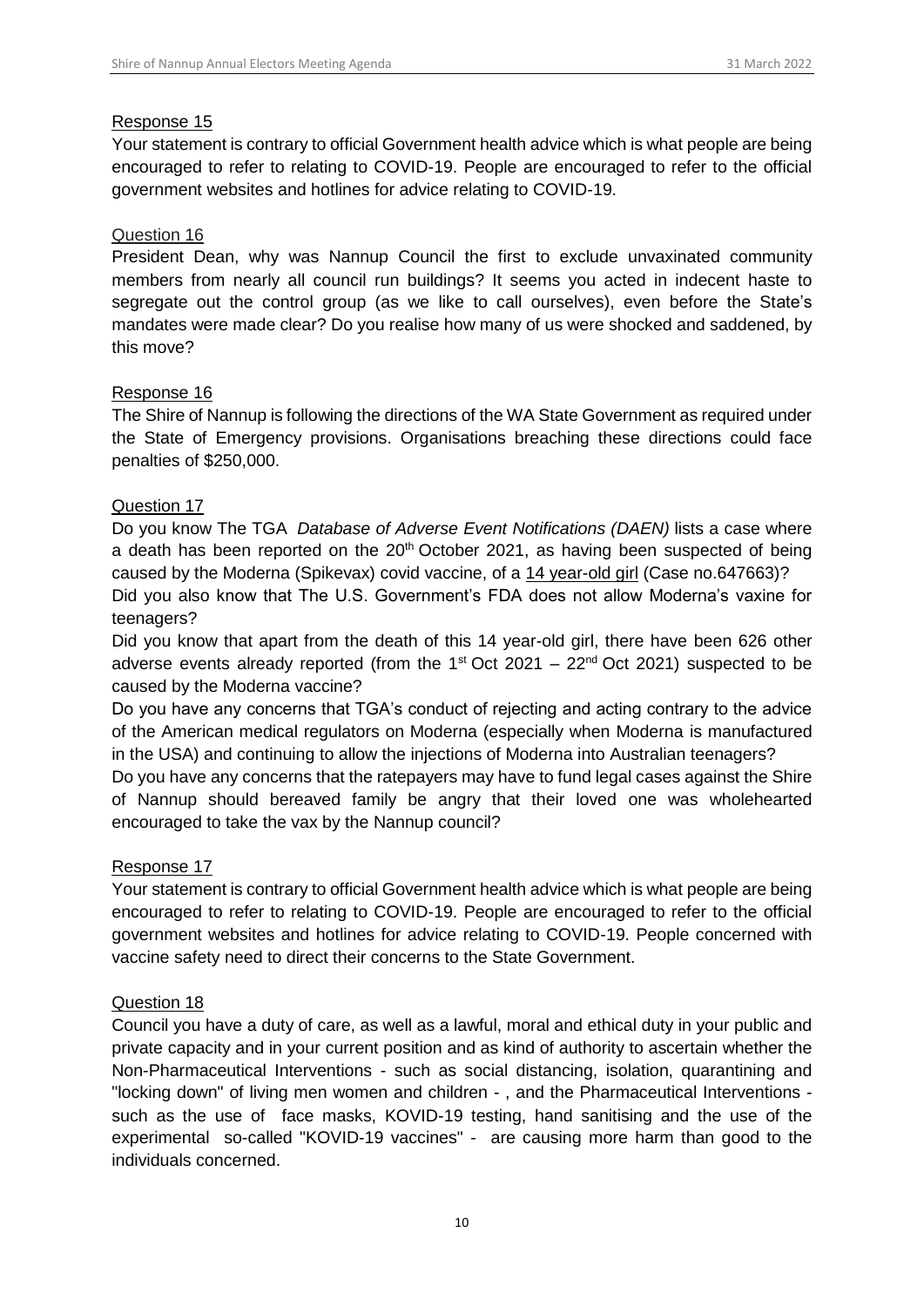Can we expect you to act accordingly for the benefit of Nannup people, not withstanding what others direct, from this day forward?

#### Response 18

The Shire of Nannup is following the directions of the WA State Government as required under the State of Emergency provisions. Organisations breaching these directions could face penalties of \$250,000. Your statement is contrary to official Government health advice which is what people are being encouraged to refer to relating to COVID-19. People are encouraged to refer to the official government websites and hotlines for advice relating to COVID-19, as does the Shire of Nannup. People concerned with vaccine safety need to direct their concerns to the State Government.

# <span id="page-10-0"></span>**6. CONSIDERATION OF MOTIONS:**

# <span id="page-10-1"></span>**6.1 MOTION - COVID-19 Vaccination Pro Informed Choice Statement Part 1 - Submitted by Bronwyn Winfield**

We request that the Council adopt an advocacy position statement called the 'COVID-19 Vaccination Pro-Choice Statement' with the content:

- 1. That no person shall or should be:
	- a) prevented from performing work or receiving income on the basis of vaccination status;
	- b) discriminated against on the basis of vaccination status;
	- c) coerced or manipulated into the need for vaccination for any reason;

d) deprived of any Statutory and Regulatory benefits on the basis of vaccination status;

e) restricted access to premises on the basis of vaccination status;

f) restricted in any form of community participation on the basis of vaccination status;

g) required to provide evidence for any reason of vaccination status; and / or,

h) subject to anything under written law that a person who differs in vaccination status is not.

Moved: Rod Archdall Seconded: Gordon McDonald

| Mover Speak:                    | Rod Archdall                            |
|---------------------------------|-----------------------------------------|
| Seconder Speak:                 | <b>Gordon McDonald</b>                  |
| Speaker 3 Support: Tanya Coffey |                                         |
|                                 | Speaker 4 Support: Susan Claire Donovan |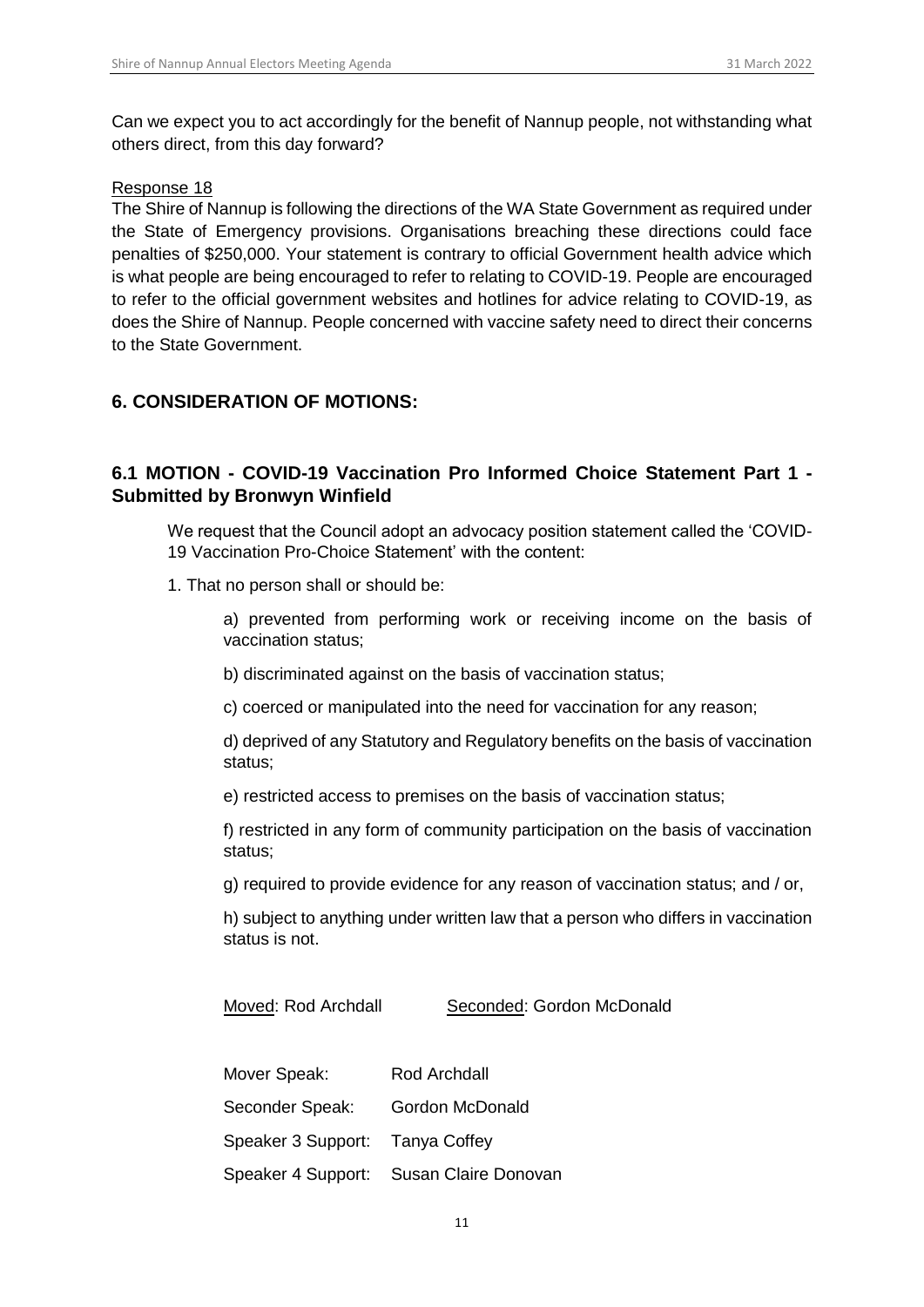Speaker Against: NIL

#### MOTION DEFEATED ON MAJORITY

# <span id="page-11-0"></span>**6.2 MOTION - COVID-19 Vaccination Pro Informed Choice Statement Part 2 - Submitted by Bronwyn Winfield**

We request that the Council adopt an advocacy position statement called the 'COVID-19 Vaccination Pro-Choice Statement' with the content:

2. That the Local Government shall:

a) not restrict any function, property, or service of the Local Government based on vaccination status; and,

b) as far as practicable redeploy or reinstate employees of the Local Government that risk termination or have been terminated on the basis of vaccination status;

c) honour all obligations under contract for all persons adversely impacted as a consequence of inferred mandatory requirement for vaccination; and,

d) establish means to compensate Local Government employees that have lost income as a consequence of termination on the basis of vaccination status.

Moved: Nerolie Lyle Seconded: Elanor McKie

| Mover Speak:       | Nerolie Lyle        |
|--------------------|---------------------|
| Seconder Speak:    | <b>Elanor McKie</b> |
| Speaker 3 Support: | Rod Archdall        |
| Speaker 4 Support: | Linda Boyd          |
| Speaker Against:   | NIL                 |

MOTION DEFEATED ON MAJORITY

# <span id="page-11-1"></span>**6.3 MOTION - COVID-19 Vaccination Pro Informed Choice Statement Part 3 - Submitted by Bronwyn Winfield**

We request that the Council adopt an advocacy position statement called the 'COVID-19 Vaccination Pro-Choice Statement' with the content:

3. That the Local Government actively advocate for:

a) the removal the COVID-19 mandatory vaccination policy and any associated directions made under the Public Health Act 2016 (WA); and

b) the repeal of any mandate or written law, or, anything done under any mandate or written law that conflicts with this position statement.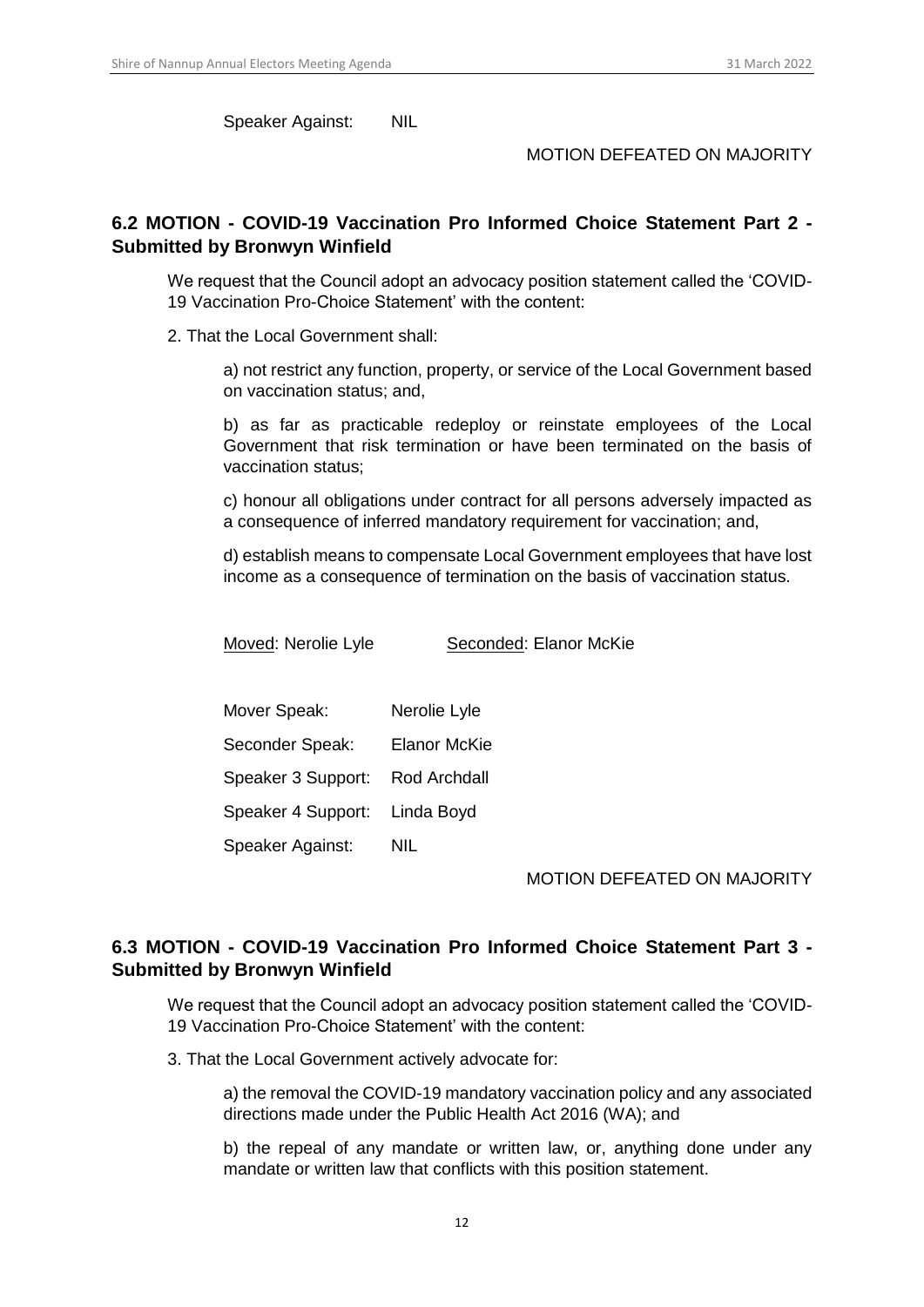Moved: Tony Rodda Seconded: Tanya Coffey

Mover Speaker: Tony Rodda Seconder Speaker: Tanya Coffey Speaker 3 Support: Brenda Pringle Speaker 4 Support: Ed Stratford Speakers Against: Gloria Millward

MOTION DEFEATED ON MAJORITY

# <span id="page-12-0"></span>**6.4 MOTION - COVID-19 Vaccination Pro Informed Choice Statement Part 4 - Submitted by Bronwyn Winfield**

We request that the Council adopt an advocacy position statement called the 'COVID-19 Vaccination Pro-Choice Statement' with the content:

- 4. The Local Government in performing an advocacy role will seek the cooperation of:
	- a) Other Local Governments across the State;
	- b) Western Australian Local Government Association (WALGA);
	- c) Local Government Professionals WA; and,
	- d) Other professional bodies, associations, and business entities.

Moved: Rod Archdall Seconded: Alana Richards

| Mover Speaker:                      | <b>Rod Archdall</b> |
|-------------------------------------|---------------------|
| Seconder Speaker: Alana Richards    |                     |
| Speaker 3 Support: Bronwyn Winfield |                     |
| Speaker 4 Support: Gordon McDonald  |                     |
| Speaker Against:                    | NIL                 |

#### <span id="page-12-1"></span>**6.5 MOTION - Submitted by Steve and Catherine Fraser**

Shire of Nannup continues to adhere to the Western Australian State Government's COVID-19 vaccination mandates.

Moved: Steve Fraser Seconded: Carolyn McGinty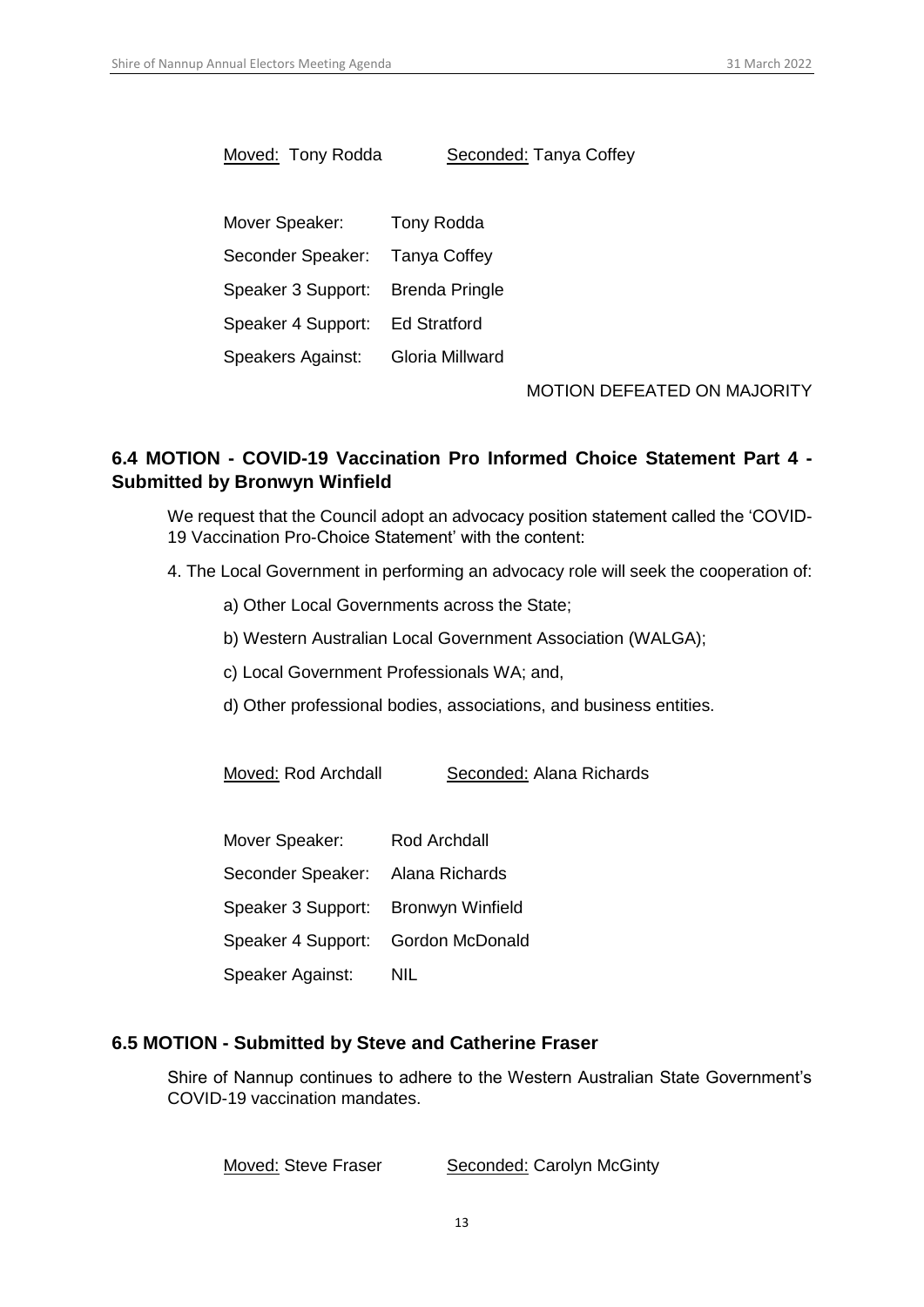| Mover Speaker      | <b>Steve Fraser</b>    |
|--------------------|------------------------|
| Seconder Speaker:  | <b>Carolyn McGinty</b> |
| Speaker 3 Support: | <b>Frank Colreavy</b>  |
| Speaker 1 Against: | <b>Tony Rodda</b>      |
| Speaker 2 Against: | <b>Ryan Stratford</b>  |
| Speaker 3 Against: | <b>Elanor Mckie</b>    |

#### MOTION PASSED BY MAJORITY

## <span id="page-13-0"></span>**6.6 MOTION - Submitted by Bronwyn Winfield**

That Council respectfully requests the Minister for Health to revoke the public health state of emergency declaration as outlined in Public Health Act 2016 Section 171 as this is the legal basis of the mandatory vaccination policy.

| Moved: Rod Archdall | Seconded: Brownyn Winfield |
|---------------------|----------------------------|
|                     |                            |
| Mover Speaker:      | Rod Archdall               |

| Seconder Speaker: Bronwyn Winfield |     |
|------------------------------------|-----|
| Speaker 3 Support: Gordon McDonald |     |
| Speaker 4 Support: Ryan Stratford  |     |
| Speaker Against:                   | NIL |

#### MOTION DEFEATED BY MAJORITY

#### <span id="page-13-1"></span>**6.7 MOTION - Submitted by Martin and Ellie McKie**

That Council respectfully requests the Minister for Emergency Services, the Minister for Health, the Minister for Police, the Police Commissioner, the Chief Health Officer and Premier to provide the adequate scientific, medical and legal evidence for the justification for our state of emergency as this is the legal basis of the mandatory vaccination policy.

| Moved: Elanor McKie            | Seconded: Tanya Coffey |
|--------------------------------|------------------------|
|                                |                        |
| Mover Speaker:                 | <b>Elanor McKie</b>    |
| Seconder Speaker: Tanya Coffey |                        |